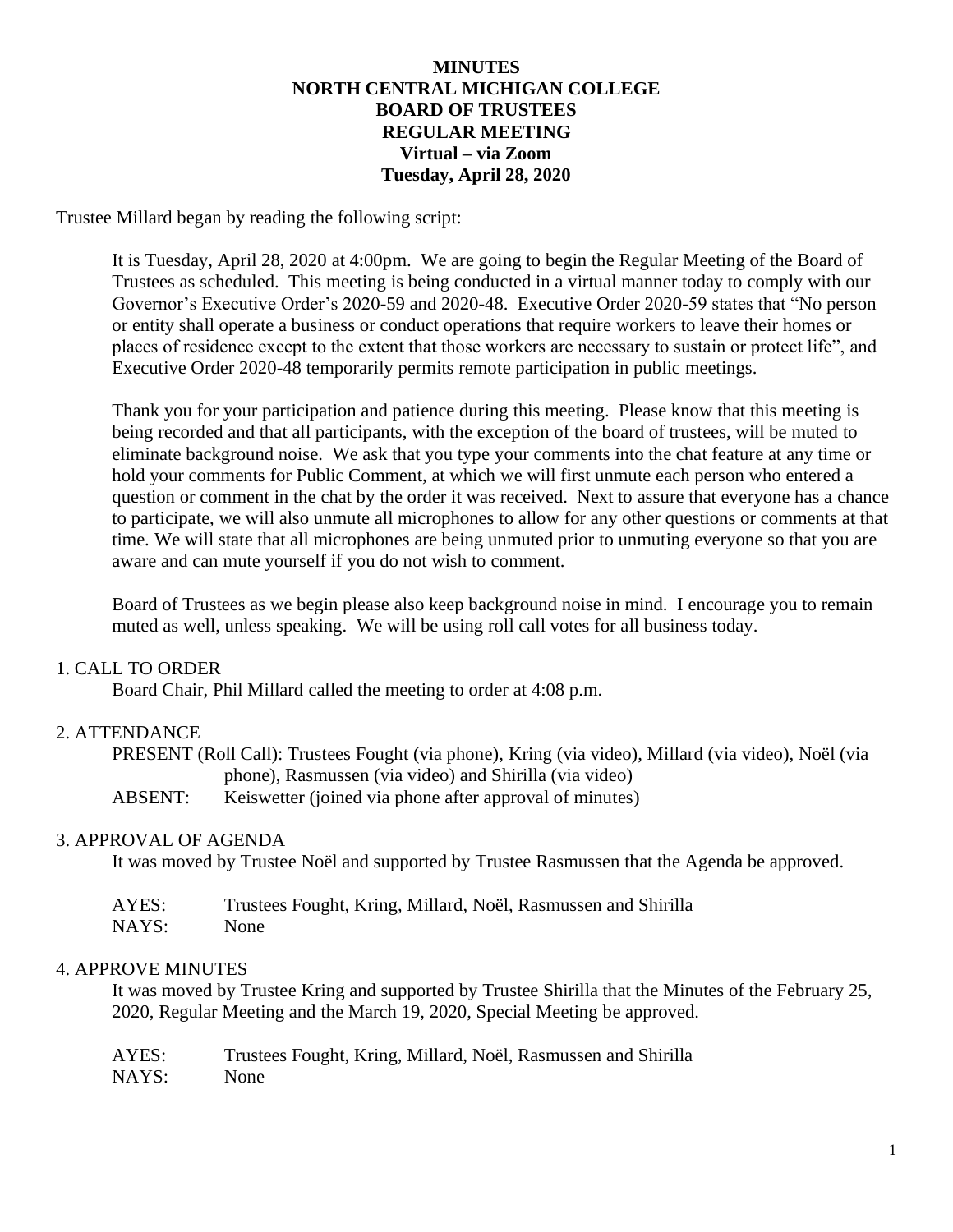### 5. COMMUNICATIONS

President Finley provided updates on the following:

a. Remembering Larry Cummings

It is with a heavy heart that we acknowledge the passing of our beloved Professor, Larry Cummings due to complications of Covid-19 on March 30, 2020.

Professor Cummings dedicated his entire 50+ year career to North Central -- in fact some of our students could likely be "third generation" students whose parents and/or grandparents were also taught by Professor Cummings. His commitment to his students has always been exemplary, genuine and unwavering. He will be greatly missed by all.

b. Thanks from McLaren Northern Michigan on social media

On April 14, 2020, McLaren Northern Michigan shared the following shout out to North Central Michigan College on social media. "Not only has North Central Michigan College trained many of our amazing nurses, but they have also donated supplies to help keep them and all of our patients and colleagues safe at this time. Thank you!" – McLaren Northern Michigan Foundation

#### c. North Central Cares Campaign

In response to the COVID-19 pandemic, the NCMC Foundation working in partnership with CCD, launched the North Central Cares campaign to provide direct assistance through the Student Emergency Fund to our most vulnerable students. The Student Emergency Fund will help students who are facing immediate financial hardships, as well as future hardships in the days, weeks and months ahead. The Foundation is pleased to share that the campaign, which ran from April 6 through April 17 raised over \$27,000 with almost 70 donors contributing. A big thanks to everyone!

### 6. SCHEDULED PUBLIC COMMENT ON AGENDA ITEMS None.

### 7. FINANCIAL REPORT

Dr. Tom Zeidel, Interim Vice President for Finance & Facilities was asked by Trustee Fought to comment on the statements from March 2020. Tom certified that the financials from March were within the adopted budget. He also clarified that the college is 75% thru the fiscal year and the continued outlook for the current year is good. He stated that the college has a strong cash position, and expenses are under control. However, we are starting to see the impact of the COVID-19 crisis on our financials primarily on auxiliary enterprises (dorms and food service). Prorated refunds were given to students for dorms and meal plans. CARES Act funds may help in this area. We most likely will see reductions in current year state appropriations, but he again reiterated that the outlook for the current year's budget is still good.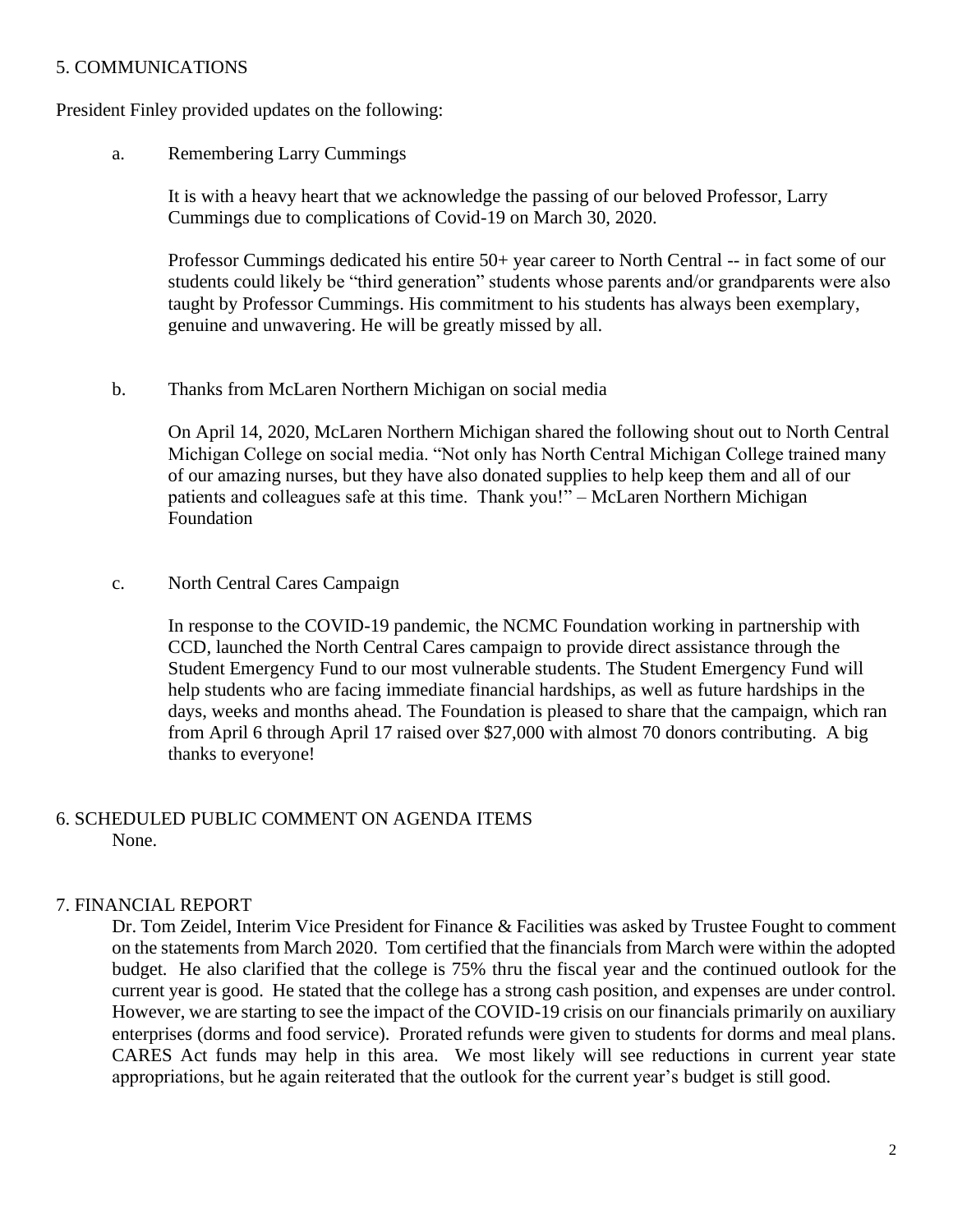Looking forward to the 2020-21 budget, Tom confirmed that the college will be negatively impacted by the current crisis and clarified that they are looking at multiple budget scenarios where we anticipate reduced revenue from the three main sources (tuition, property tax, state appropriations). He is also looking at corresponding expenditure reductions, so the college can balance next year's revenue with expenditures.

It was moved forward by Trustee Fought and supported by Trustees Kring and Noël that the report be accepted as submitted.

AYES: Trustees Fought, Keiswetter, Kring, Millard, Noël, Rasmussen and Shirilla NAYS: None

# 8. PRESIDENTS REPORT

President Finley provided an update for each of the following:

a. Response to COVID-19

President Finley reviewed events related to the response to COVID-19 that began back on March 12.

- Cabinet was meeting frequently to monitor situation, and on March 12 made the decision to begin cancelling/postponing events on campus, such as the Home Show or Luncheon Lecture.
- A decision was also made to begin a three week Spring break on Monday March 16.
- Shortly thereafter made the decision to shift courses online beginning April  $6<sup>th</sup>$ . He thanked the faculty and everyone involved with the transition and commented that withdrawals this semester parallel what we have seen previous semesters.
- Around this same time CCD, worked hard to create and maintain and campus community update website with COVID-19 related information.
- Current students were refunded 7/16 for room and board. Student workers were compensated their scheduled hours, campus cupboard remains in operation, the student emergency fund is being utilized, and the college continues raising money for this as well.
- NCMC is providing meals to the clients of Comfort Keepers.
- Prototypes for face masks were printed on campus for the hospital, if needed.
- Overflow space in SCRC and the dorm was offered to the hospital if needed.
- We will be holding a Virtual Commencement for 2020.
- Courses will be delivered online in the summer.
- NCMC is doing our part to lead economic recovery, with important programs such as nursing, allied health, EMS, Manufacturing, and IT. The AD/CL Building Renovation is a symbol of this revitalization.
- President Finley gave a special thanks to the Student Affairs and CCD teams who have been making it easier on prospective students to begin in the fall. Their efforts will make it easier for students to register.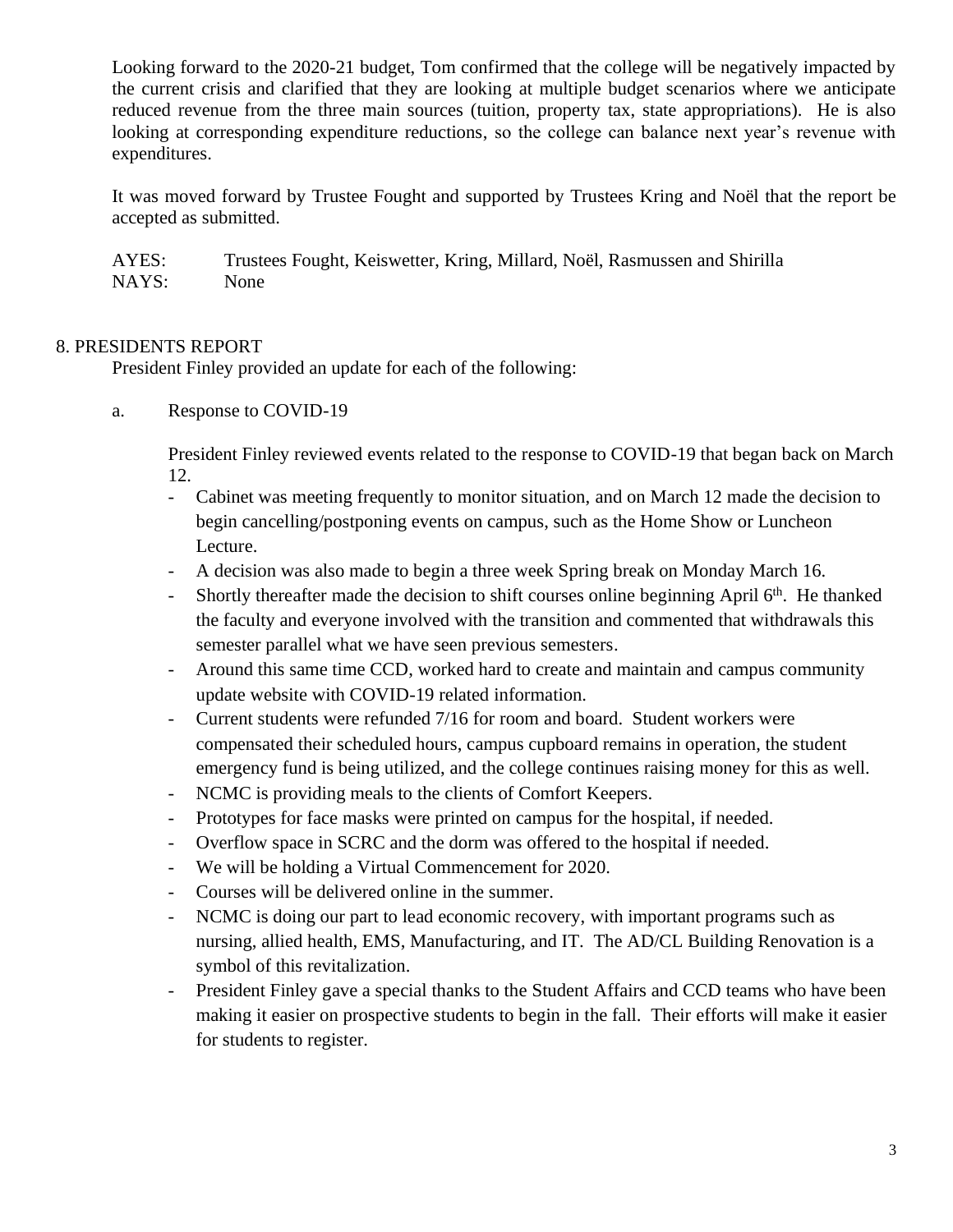# b. CARE's Act Funding

On April 9, 2020, North Central Michigan College received notice from the Secretary of Education that they will be providing resources and flexibility we need to continue educating our students through the Coronavirus Aid, Relief, and Economic Security Act (CARE's ACT).

Of the \$14B in funds being allocated to institutions of higher education, North Central Michigan College has received notice that we can receive \$835, 428. Of the amount allocated to each institution, at least 50 percent must be reserved to provide students with emergency financial aid grants to help cover expenses related to the disruption of campus operations due to coronavirus. The other 50% may be used for prescribed Institutional Costs associated with the COVID-19 pandemic.

# c. AD/CL Building Renovation Update

As an update to the AD/CL Building Renovation, President Finley shared that the house voted to approve, senate voted to approve, and then on March  $30<sup>th</sup>$  the Governor signed the State Appropriation even amidst all this uncertainty. The State of Michigan believes in the importance of this project and what it will mean to the Northern Michigan economic recovery.

Shortly after the Governor signed the Supplemental Appropriation, the amendment to the Project Management Agreement was signed by the State Budget Office, and it is now fully executed. Last Thursday, April 16, 2020 DTMB released approval of bid package two, and we now have everything in place and the green light to proceed with the project. Clark Construction has been preparing the final documents for subcontractors, and we are now simply waiting on the "Stay Home, Stay Safe" executive order to be lifted so subcontractors can safely return to the worksite.

President Finley believes the project will be able to stick to the original timeline with the corridors and classrooms ready for the Fall Semester.

# d. NCMC leading economic recovery via higher education

The College is working together with local Chambers of Commerce, Networks Northwest and other entities throughout the region to coordinate our effort and strengthen our current situation.

Here at the College we offer in-demand degree programs, such as nursing, allied health, EMS, manufacturing, and IT that will prove vital to this economic rebirth.

As part of the AD/CL project we will have formal, informal, digital learning spaces in our primary academic building which will enable us to provide an optimal learning environment for the  $21<sup>st</sup>$  century, enabling us to lead the economic recovery via higher education.

e. NC ADAPT Program (Assurance of Disruption-Free Academic Planning Timeline)

# **For Prospective North Central Students**

North Central has announced that all classes scheduled for summer 2020 will be delivered via remote instructional delivery. The college is communicating directly with students to ensure a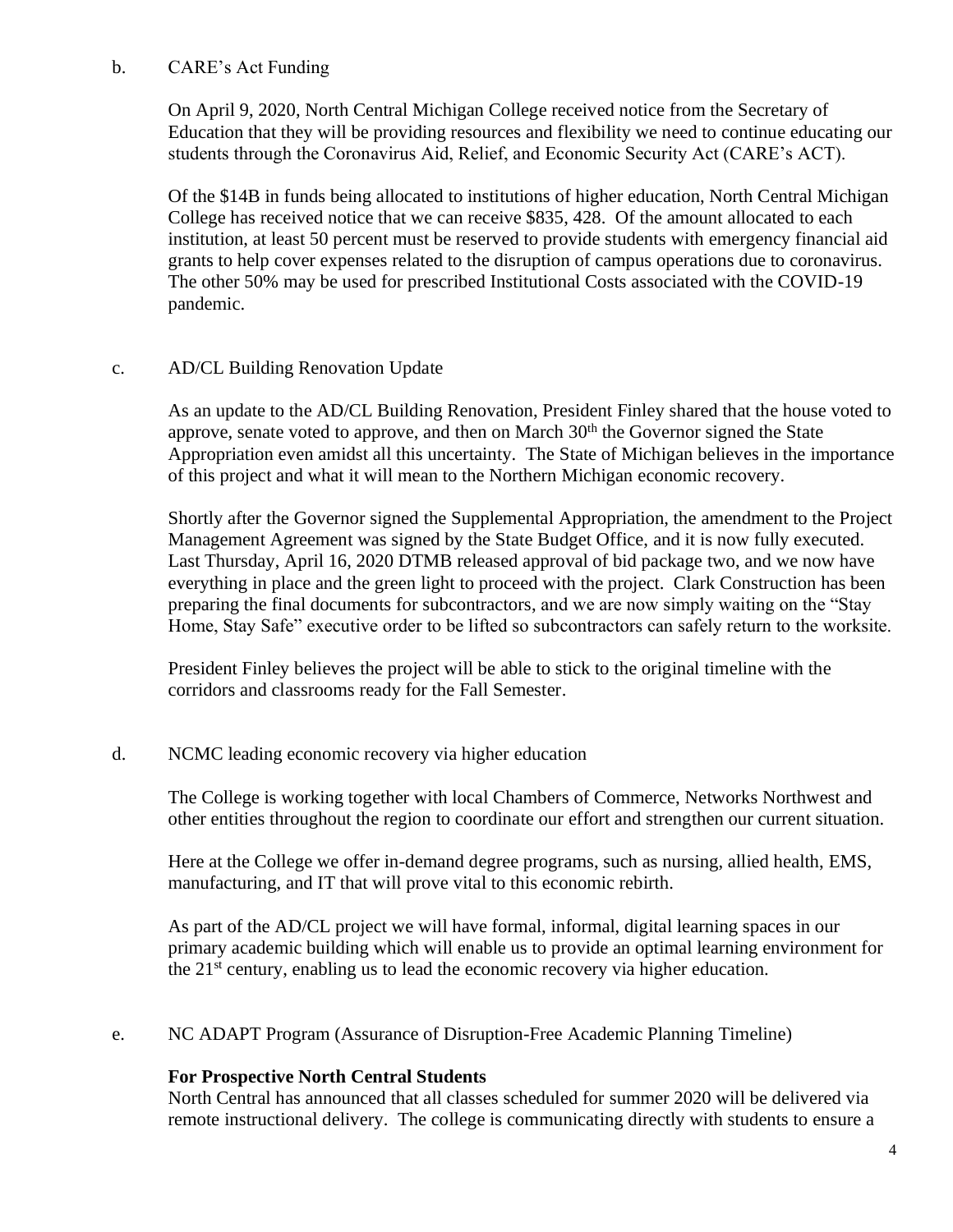smooth transition to online classes and remains committed to delivering an exceptional educational experience while ensuring the health and safety of students, faculty and staff.

New-student orientations, previously a prerequisite for registration, have been waived. Students who have applied and received notification of acceptance can immediately register for their classes, aided by a [registration video tutorial](https://www.youtube.com/watch?v=0-xVuNs2pxc&feature=youtu.be) or by a [virtual, one-on-one appointment](https://www.youtube.com/watch?v=eK2btBP75B8&feature=youtu.be) with an advisor. An [electronic orientation packet](https://online.flowpaper.com/779e073f/DigitalOrientationPacket/#page=1) provides new students with a listing of general education requirements and introduces them to the many resources available on campus.

New students can now use their self-reported high school GPA to determine placement into English and math courses. Students may also submit an ACT or SAT score if they have taken either test in the past. Those students who have neither a high school GPA or an ACT or SAT score can take an ACCUPLACER test through [Learning Support Services.](https://www.ncmich.edu/resources-support/academic-support/learning-support-services/) These tests may be taken remotely, in a student's own home, at no cost.

Finally, North Central Michigan College introduced multiple [scholarship application cycles](https://www.ncmich.edu/paying-for-college/scholarships/) to give students more flexibility to apply for scholarship dollars.

#### **For Current and Returning North Central Students**

The college recognizes the abrupt disruption to Residence Hall students' living-learning experience caused by the Covid-19 pandemic. To help ease this financial hardship, North Central refunded winter 2020 room and board costs for the seven weeks remaining after the March 15 closure of the Residence Hall. The college is also compensating all student-employees through May 8 as though they had worked those hours. In addition, the college is working to issue [Higher Education Emergency Relief Fund](https://www2.ed.gov/programs/heerf/index.html) grants, authorized via the federal [Coronavirus](https://www2.ed.gov/about/offices/list/ope/caresact.html)  [Aid, Relief and Economic Security \(CARES\) Act,](https://www2.ed.gov/about/offices/list/ope/caresact.html) to eligible students.

### 9. COMMITTEE REPORTS

### **Finance and Facilities Committee**

Trustee Fought, chairman of the Finance & Facilities Committee, reported that the committee met on Tuesday, April 21, 2020 and discussed at length many of the items Tom Zeidel, Interim VP for Finance and Facilities reviewed earlier.

The primary concern of the Finance and Facilities Committee was how the college will survive the economic impact of the shut downs. It was a good discussion, and from what Trustee Fought understands, the college continues to investigate ways to maximize revenues and minimize expenses under extreme circumstances.

The Finance and Facilities Committee had no motions to make at this time.

#### **Personnel Committee**

Trustee Shirilla reported that the Personnel Committee met on Thursday, April 23, 2020 to have a vigorous discussion on all that is going on in this new and changing world. Given all that is taking place, the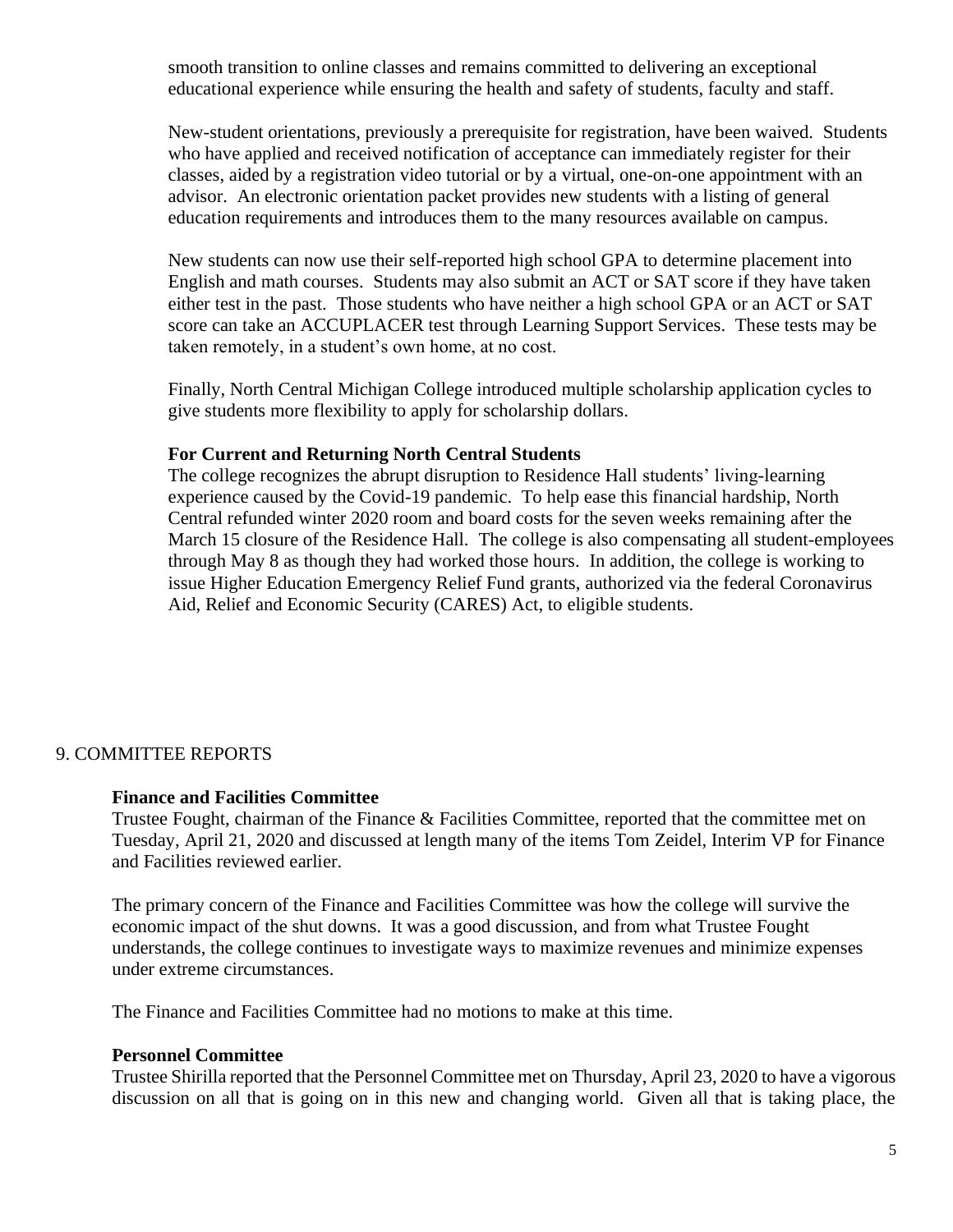Personnel Committee voted to recommend a four-month hiring freeze to the board, until they can better see the direction of the local economy.

Trustee Shirilla motioned to implement a hiring freeze on all employees for a four month period.

It was supported by Trustee Kring and then by Trustee Keiswetter that the Board supports a hiring freeze on all full-time positions, with the exception of those who are hired via external grant funding, effective April 28, 2020.

AYES: Trustees Fought, Keiswetter, Kring, Millard, Noël, Rasmussen and Shirilla NAYS: None

Chairman Millard thanked the committee and assured everyone that the college continues to monitor this situation and as the situation changes or develops.

# 10. OLD BUSINESS

None.

# 11. NEW BUSINESS

Chairman Millard gave a shout out to Trustee Shirilla for reminding everyone at the Sunrise Rotary that the college is still open and in business. Chairman Millard made reference to a statement made by Dr. Finley, "We are registering students now for this summer, and we are making plans to reopen in the fall, whether that is going to be digitally, virtually, online or some combination". Phil also stated that the college is "committed to do everything that we can to not let this virus steal from our youth and from our community the opportunity to improve lives through education."

Phil asked that we all get this message to the community.

# 12. STUDENT SUCCESS

a. Silas Hoffman

Dr. Finley shared that he had the opportunity to get to know NCMC student, Silas Hoffman this past year. Dr. Finley shared that Silas is an avid learner, a friendly smiling face and has attended NCMC for a number of semesters now. Most recently, Silas was recognized at the PTK Luncheon Lansing, March 9, 2020 prior to the executive order. He was accompanied at this luncheon by Vice President Dr. Pete Olson and Dean Chuck Hayes.

President Finley invited Silas to share a little bit about his background, such as where he grew up, what he liked best about campus and where his future is going to take him.

Silas first thanked Dr. Finley for the invitation. Next, Silas shared that he grew up in a small town west of Atlanta. When he was growing up he really enjoyed math and science classes and really felt that the gateway program he participated in during K-12 opened a doorway of curiosity for him. He commented that it reminds him a lot of what NCMC is doing and he appreciates it.

While at NCMC Silas continued to take math and science coursework, but when it came to his favorite they would all be the math classes with Gary Kersting "The man is a wizard when it comes to math, the way he explains things – it's like a lightbulb flipping on and it gives you a new appreciation for math."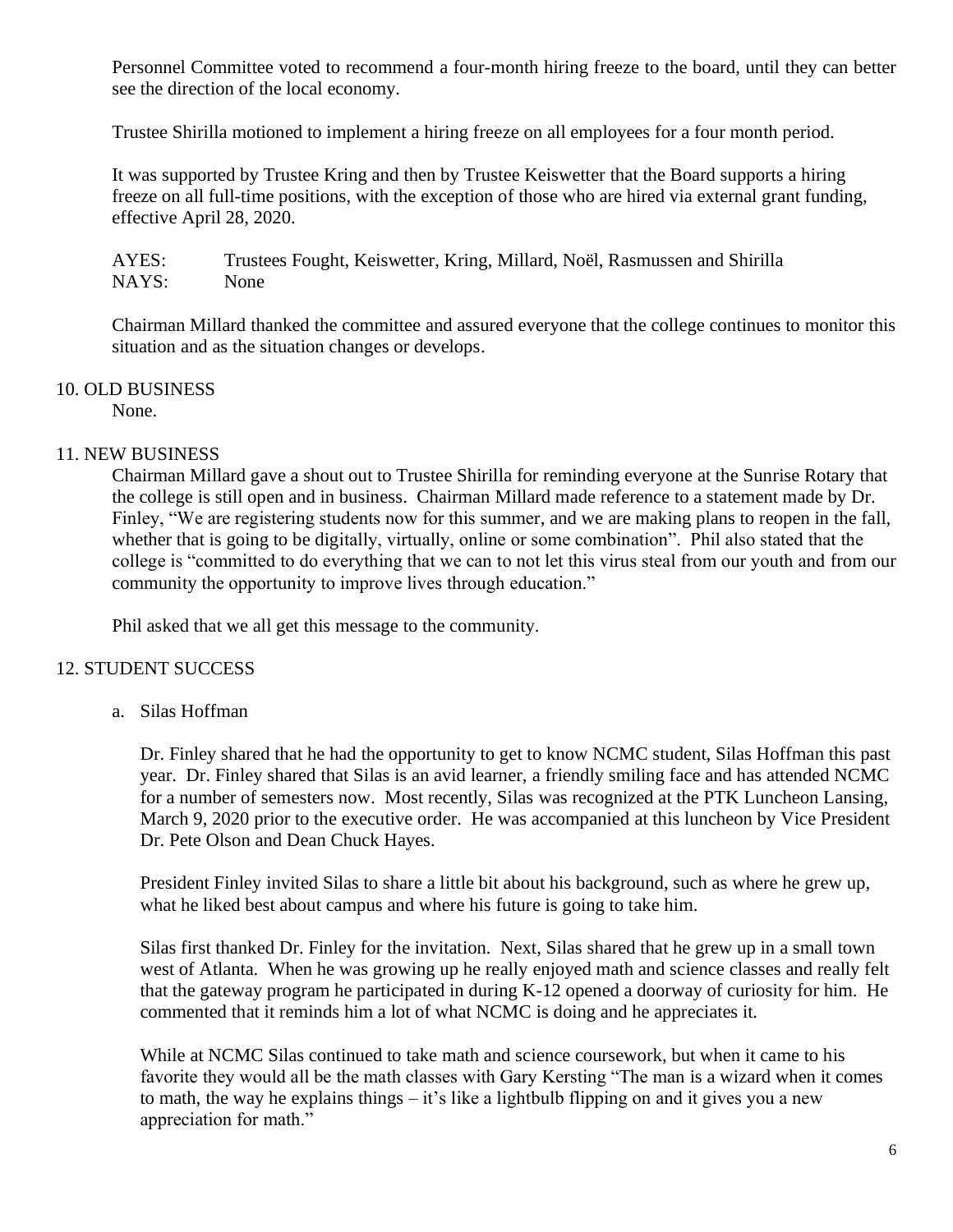It wasn't too easy to pick a favorite class, some of the others he had were Astronomy with David Rodgers, Anatomy with Professor Benjamin Crockett, World Geography with David Montgomery, and also Mythology with Dominic Borowiak.

Silas is transferring to Central Michigan University to pursue an Undergraduate degree in Physics. Physics and Astronomy has always had a place in his heart since he was a kid. Regardless of what he does, he wants to make the "best most positive impact for the future of humanity and our society".

President Finley thanked Silas for sharing and encouraged him to follow his passion. "We wish you the very best of luck in your next step. We're excited…you could be that individual that gets fusion figured out, and wouldn't we all be better for that!"

Silas asked for one last moment as he wasn't sure if this might be the last time he had an opportunity to speak with Dr. Finley or the other staff members from NCMC. He shared the very difficult time last fall that he had and with the help of others here at NCMC overcame those struggles and was very grateful for their support along the way.

Chairman Millard advised Silas to follow his dreams and shared that he once knew a young women who was just an average kid in Petoskey, who went on and is now helping to build satellites for the Microsoft Cloud in space, "So you go, and you go get it!"

b. Virtual Commencement on May 8, 2020 at 7:30 pm

As statewide efforts to mitigate the spread of Coronavirus (Covid-19) continue, [North Central](http://www.ncmich.edu/)  [Michigan College](http://www.ncmich.edu/) announced that it will honor its 2020 graduates with a virtual Commencement ceremony on May 8. The celebration will occur via a Facebook Watch Party at 7:30 p.m. Following the virtual ceremony, the video will be posted on the college's [YouTube channel.](https://www.youtube.com/channel/UC1xZZuODAY5GlWWYW-weK6Q)

Dr. Finley asked Carol Laenen to speak to the upcoming event. Carol commented that it was going to be difficult to follow Silas, because he set the bar pretty high, but she will do her best.

When it comes to the virtual commencement it will have three themed components:

- 1) Website Component
- 2) Social Media Component
- 3) Virtual Commencement Ceremony

Below is the flow for the Virtual Commencement:

- Introductory video tailored towards graduates
- Presidents welcome
- National anthem provided by student
- Distinguished guests
- Commencement address
- Chet will do a tribute to Professor Larry Cummings
- Official Presentation of graduates (scripted portion with Pete and Phil)